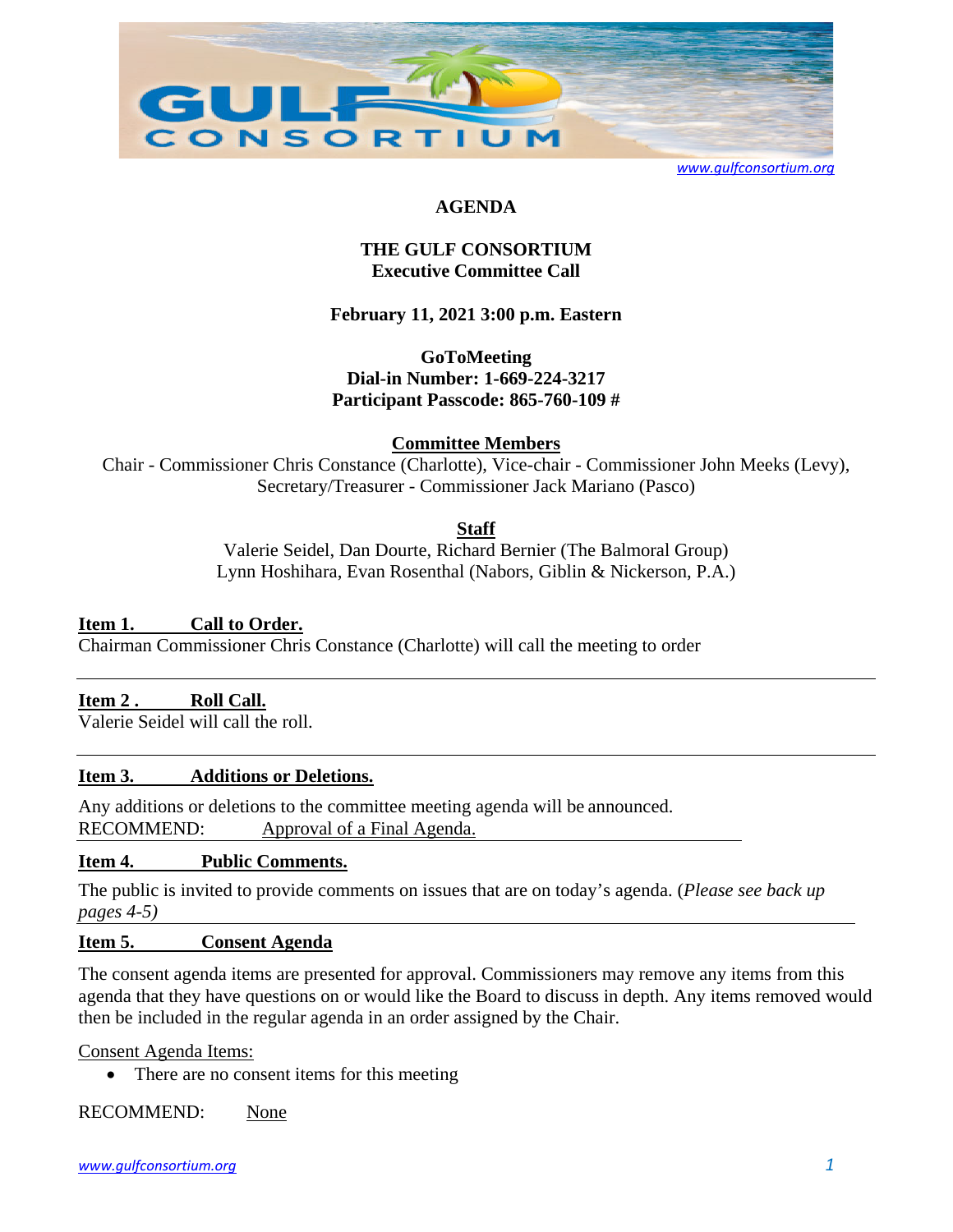

*[www.gulfconsortium.org](http://www.gulfconsortium.org/)*

#### **Item 6. Selection of Alternate and at-large Executive Committee Members.**

Two at-large and two at-large alternate Executive Committee Members will be selected by the elected officers of the Executive Committee *(Please see back up pages 6-7)* 

RECOMMEND: Approval of Additional At-Large Members.

#### **Item 7. Public Comments.**

The public is invited to provide comments on issues that are NOT on today's agenda. (*Please see back up pages 8-9)*

#### **Item 8 . Executive Committee Member Comments**

Members of the Gulf Consortium Executive Committee are invited to provide comments on relevant issues (*Please see back up pages 10-11)* 

**Item 9. Adjourn**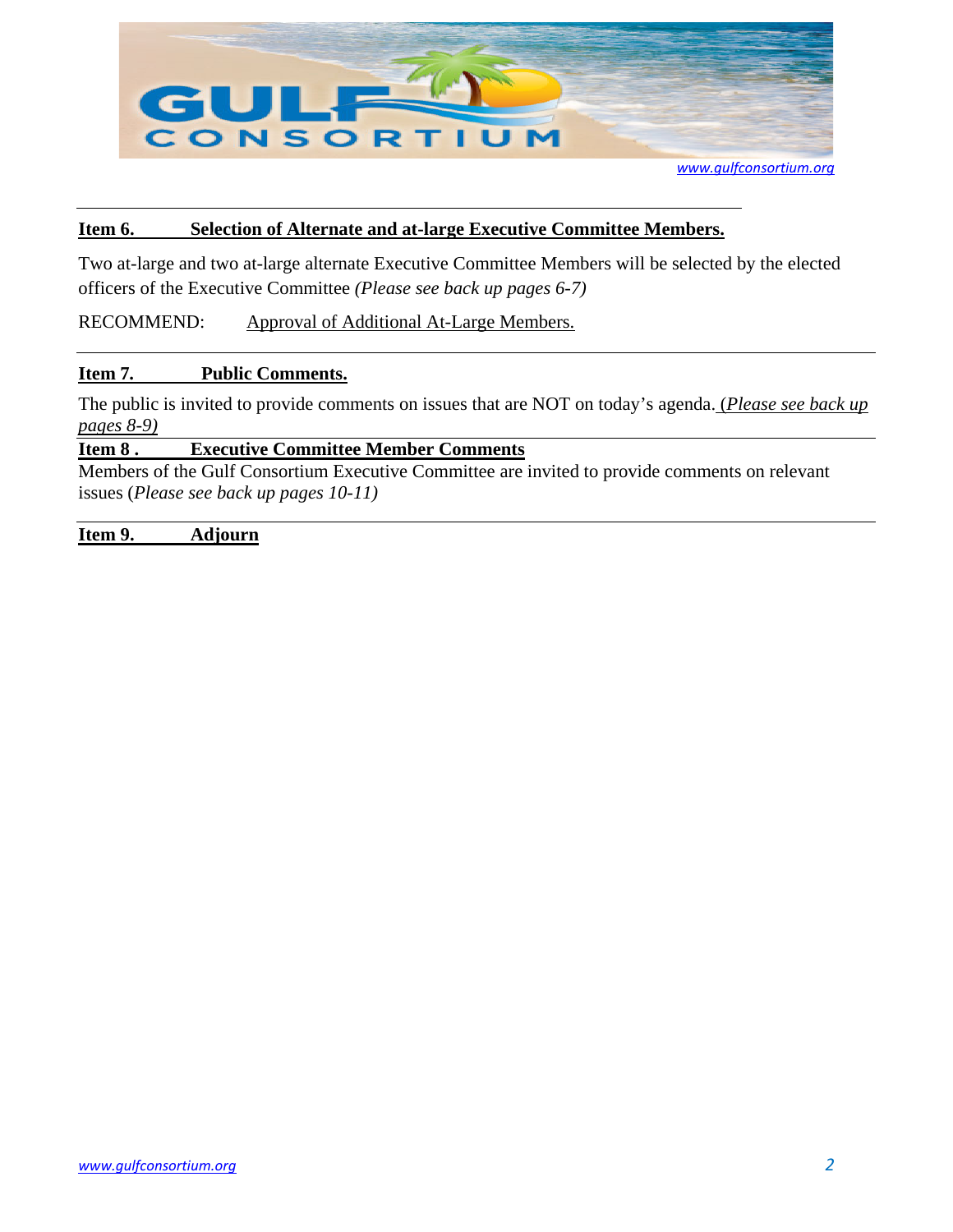**Gulf Consortium Executive Committee Meeting February 11, 2021 3:00 p.m., Eastern**



| County      | <b>Executive Committee Member</b> | Present |
|-------------|-----------------------------------|---------|
| Charlotte   | Commissioner Chris Constance      |         |
| <b>Levy</b> | Commissioner John Meeks           |         |
| Pasco       | Commissioner Jack Mariano         |         |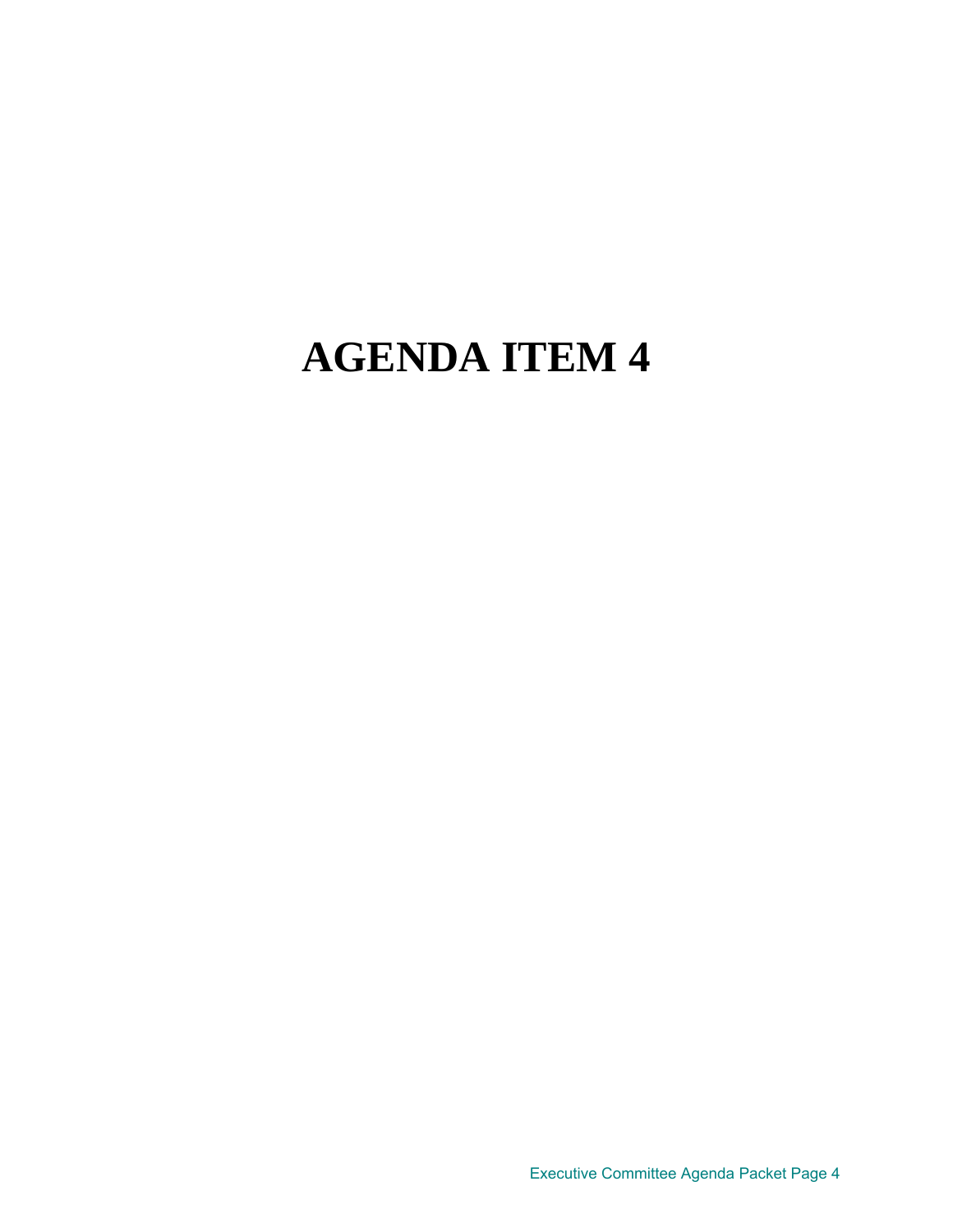## **Gulf Consortium Executive Committee Meeting February 11, 2021**

## **Agenda Item 4 Public Comments**

# **Statement of Issue:**

The public is invited to provide comments on issues that are on today's agenda

## **Attachments:**

None

# **Prepared by:**

Amanda Jorjorian The Balmoral Group General Manager On: February 4, 2021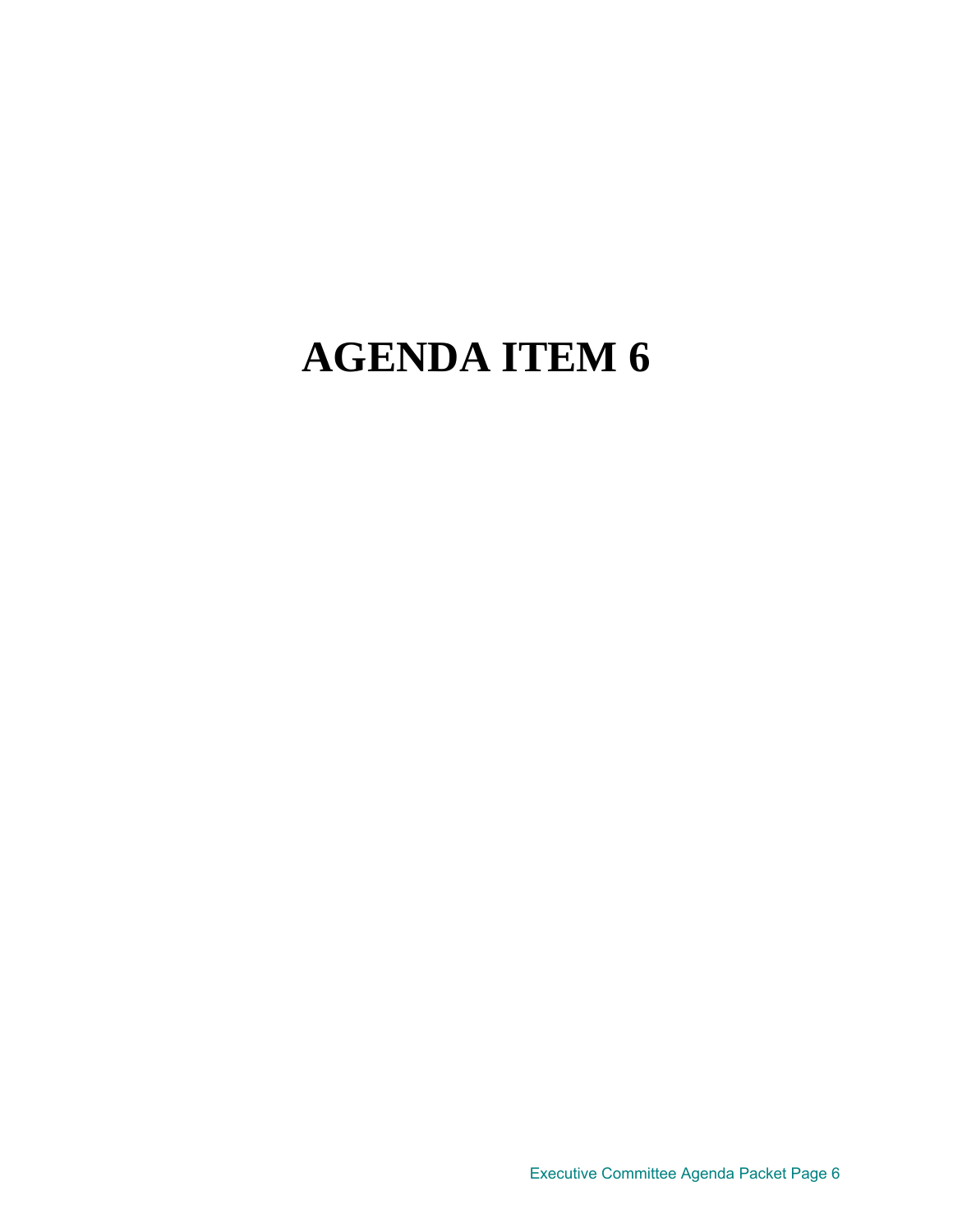## **Gulf Consortium Executive Committee February 11, 2021**

## **Agenda Item 6 Selection of Additional At-Large Executive Committee Members**

#### **Statement of Issue:**

Four additional Executive Committee Members should be selected, consistent with the resolution approved at the March 2019 Board meeting. The chair, vice-chair, and secretary-treasurer will participate in this decision.

The following Directors expressed interest in the additional Executive Committee positions:

| <b>Director name</b>           | County    | <b>Office</b>              |
|--------------------------------|-----------|----------------------------|
| <b>Scott Carnahan   Citrus</b> |           | <b>Executive Committee</b> |
| <b>David Edwards</b>           | Wakulla   | <b>Executive Committee</b> |
| <b>Robert Bender</b>           | Escambia  | <b>Executive Committee</b> |
| <b>Betsy Barfield</b>          | Jefferson | <b>Executive Committee</b> |

## **Background:**

At the March 28, 2019 Gulf Consortium Board Meeting, General Counsel presented a resolution allowing for the appointment of two alternate Executive Committee members, in addition to the two at-large Executive Committee members. The Directors listed above expressed interest in serving on the Executive Committee.

## **Options:**

- 1. The chair, vice-chair, and secretary-treasurer will choose four Executive Committee **Members**
- 2. Executive Committee Direction

#### **Recommendation:**

Option 1

## **Prepared by:**

Dan Dourte, The Balmoral Group On: February 4, 2021

| <b>Action Taken:</b>                                                             |  |
|----------------------------------------------------------------------------------|--|
| Motion to: ________________________, Made by: __________________________________ |  |
| Seconded by: __________________________.                                         |  |
| Approved___; Approved as amended_____; Defeated________.                         |  |

1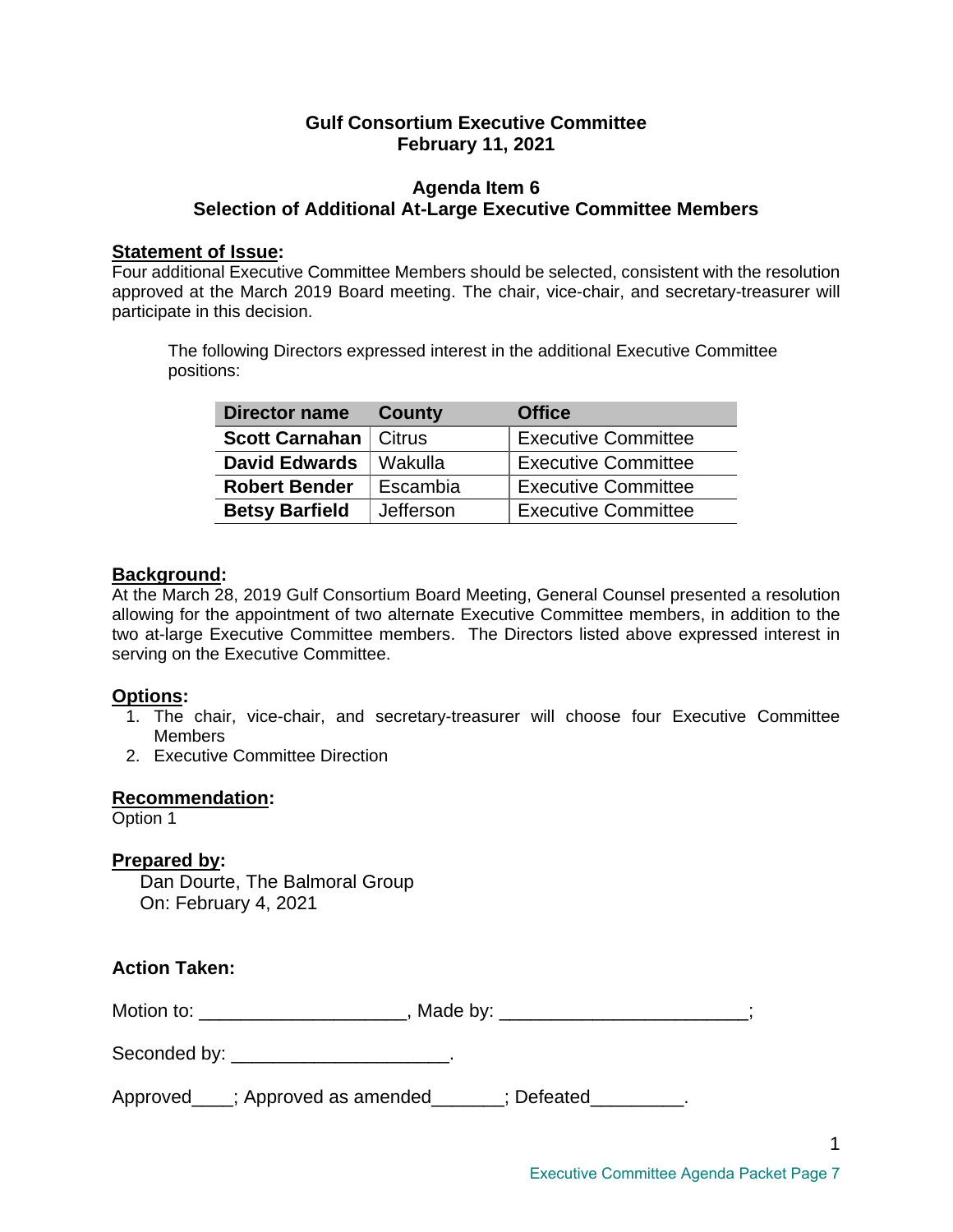Executive Committee Agenda Packet Page 8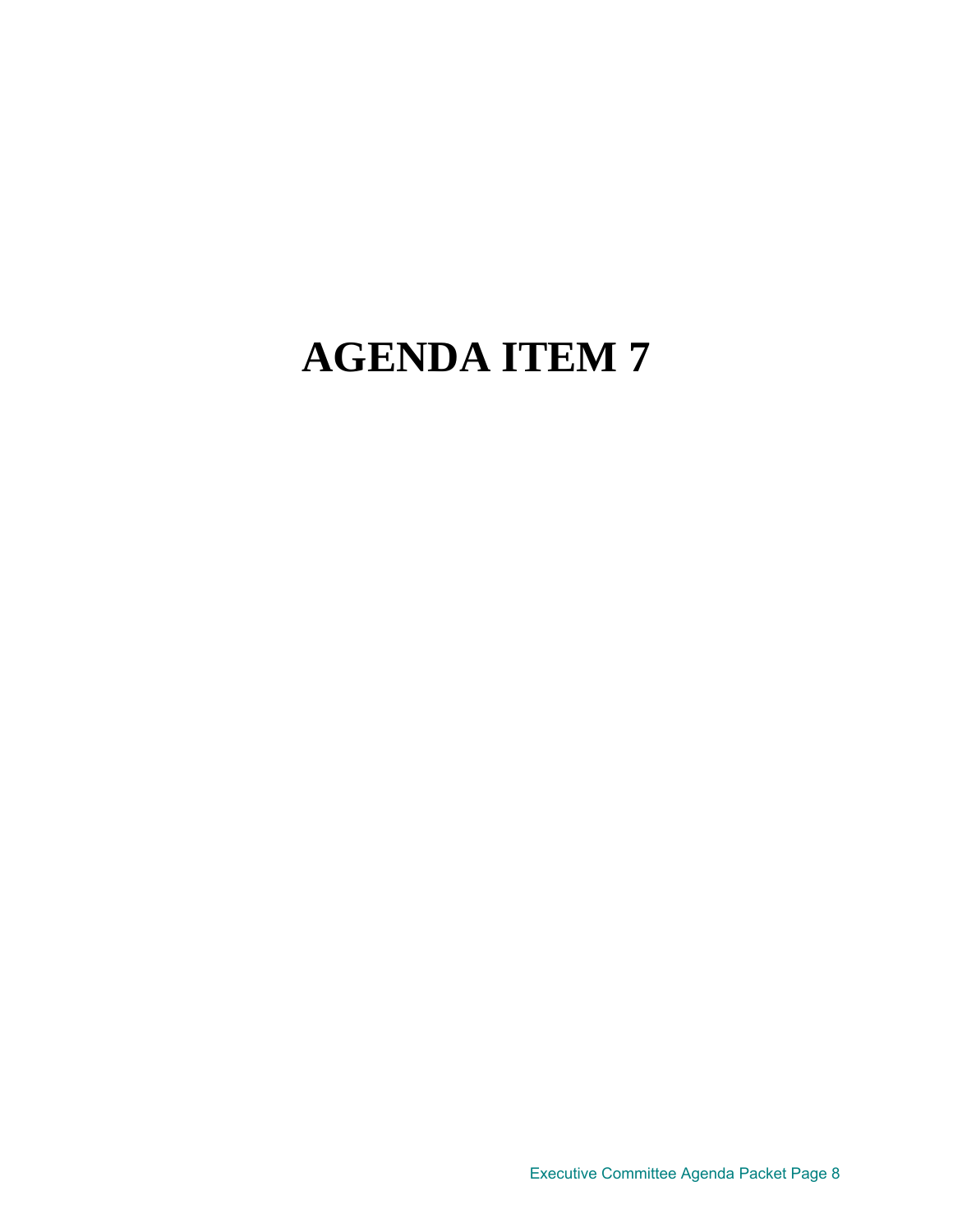## **Gulf Consortium Executive Committee Meeting February 11, 2021**

## **Agenda Item 7 Public Comments**

# **Statement of Issue:**

The public is invited to provide comments on issues that are on today's agenda

## **Attachments:**

None

# **Prepared by:**

Amanda Jorjorian The Balmoral Group General Manager On: February 4, 2021